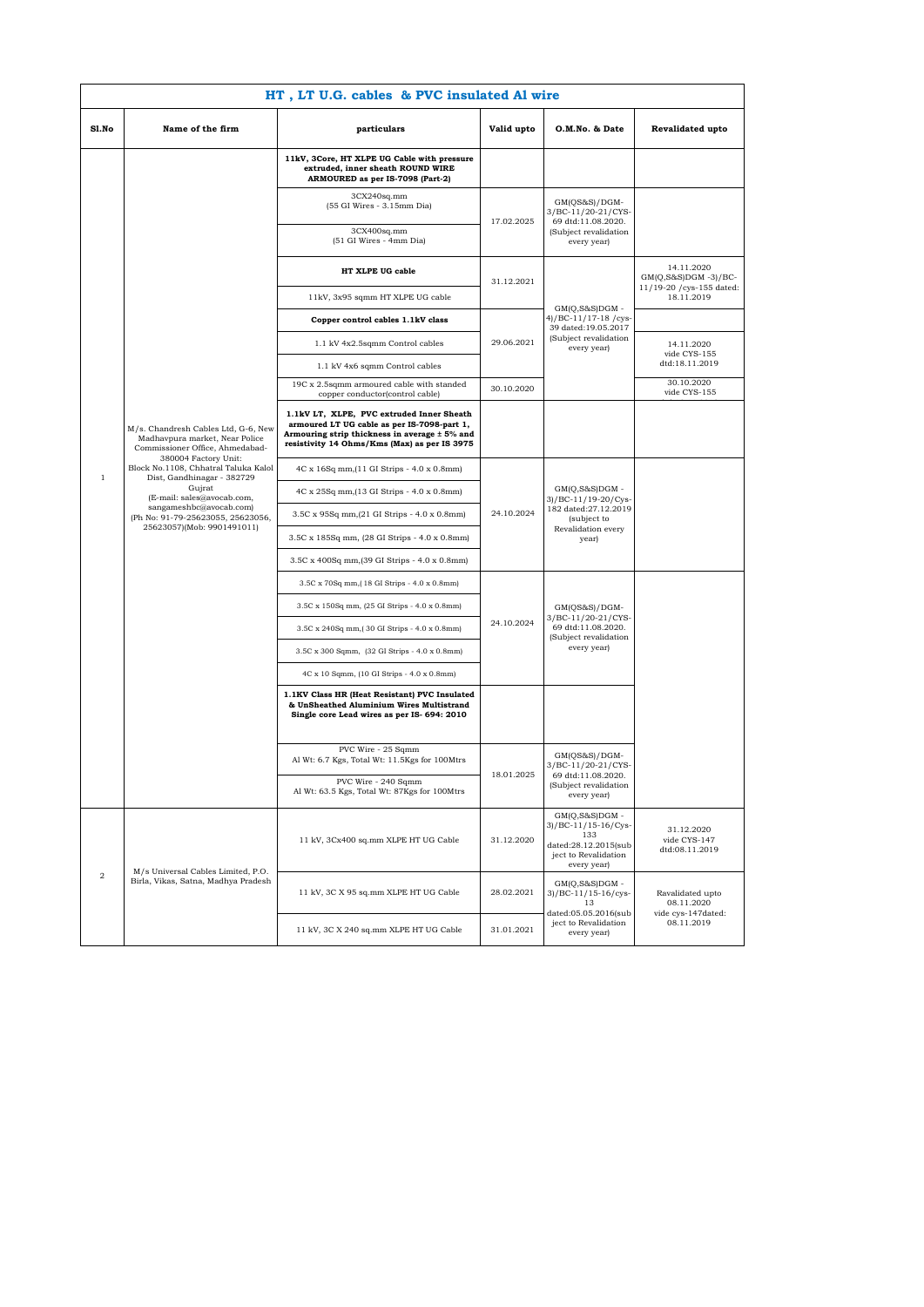|   |                                                                                                   | PVC insulated, Unsheathed Aluminium wires,<br>single core multistrand, LT Lead wire, 1.1kV class,                                                                                                                |                          |                                                                                                               | BESCOM/GM(QS&S)/DG<br>M(Ele)-3/BC-11/19-<br>20/CYS-90<br>dtd:16.08.2019 |
|---|---------------------------------------------------------------------------------------------------|------------------------------------------------------------------------------------------------------------------------------------------------------------------------------------------------------------------|--------------------------|---------------------------------------------------------------------------------------------------------------|-------------------------------------------------------------------------|
|   |                                                                                                   | 1C x 95 Sq. mm                                                                                                                                                                                                   | 08.03.2021               |                                                                                                               |                                                                         |
|   |                                                                                                   | 1C x 120 Sq. mm                                                                                                                                                                                                  | 08.03.2021               |                                                                                                               | 14.08.2020                                                              |
|   |                                                                                                   | 1C x 185 Sq. mm                                                                                                                                                                                                  | 09.03.2021               |                                                                                                               |                                                                         |
|   |                                                                                                   | 1C x 240 Sq. mm                                                                                                                                                                                                  | 09.03.2021               |                                                                                                               |                                                                         |
|   |                                                                                                   | LT XLPE, Copper/Aluminium UG cable<br><i>larmoured)</i>                                                                                                                                                          |                          |                                                                                                               |                                                                         |
|   |                                                                                                   | 3C x 2.5 Sq. mm                                                                                                                                                                                                  | 07.03.2021               |                                                                                                               |                                                                         |
|   |                                                                                                   | $4C \times 10$ Sq.mm                                                                                                                                                                                             | 07.03.2021               | $GM(O, S&S)DGM -$<br>4)/BC-11/16-17/cys-<br>27 dated:03.06.2016<br>(subject to<br>revalidation every<br>year) |                                                                         |
|   |                                                                                                   | 3.5C x 50 Sq. mm                                                                                                                                                                                                 | 30.04.2021               |                                                                                                               |                                                                         |
|   |                                                                                                   | 3.5C x 95 Sq. mm                                                                                                                                                                                                 | 30.04.2021<br>27.02.2021 |                                                                                                               | 14.08.2020                                                              |
|   |                                                                                                   | 3.5C x 185Sq.mm<br>3.5C x 240 Sq.mm                                                                                                                                                                              | 30.04.2021               |                                                                                                               |                                                                         |
|   |                                                                                                   | 4C x 16 Sq.mm                                                                                                                                                                                                    | 30.04.2021               |                                                                                                               |                                                                         |
|   |                                                                                                   | LT PVC AL UG Cable (Armoured)                                                                                                                                                                                    |                          |                                                                                                               |                                                                         |
|   |                                                                                                   | 3.5C x 50 Sq. mm                                                                                                                                                                                                 | 29.04.2021               |                                                                                                               |                                                                         |
|   |                                                                                                   | 4C x 16 Sq.mm                                                                                                                                                                                                    | 30.04.2021               |                                                                                                               | 14.08.2020                                                              |
| 3 | M/s SBEE Cables (India), Ltd, No:29,<br>J.C.W Industrial esteate Kanakapura                       | 4Cx 95 Sq. mm                                                                                                                                                                                                    | 31.08.2020               |                                                                                                               | 31.08.2020                                                              |
|   | Road, B'lore-64 (Ph No: 080-<br>26662172, 26860166)                                               | 4C x 400 Sq. mm                                                                                                                                                                                                  | 01.05.2020               |                                                                                                               | 01.05.2020                                                              |
|   |                                                                                                   | Copper Control Cable<br>4C x 2.5 Sq. mm                                                                                                                                                                          | 12.05.2020               |                                                                                                               | 12.05.2020                                                              |
|   |                                                                                                   | 4C x 6.0 Sq. mm<br>19C x 2.5 Sq.mm                                                                                                                                                                               | 12.05.2020<br>12.01.2020 |                                                                                                               | 12.05.2020<br>12.01.2020                                                |
|   |                                                                                                   | 11kV, 3Core, HT XLPE UG Cable with pressure<br>extruded, inner sheath ROUND WIRE ARMOURED<br>as per IS-7098 (Part-2)                                                                                             |                          |                                                                                                               |                                                                         |
|   |                                                                                                   | 3CX95sq.mm<br>(54 GI Wires - 2.5mm Dia)                                                                                                                                                                          | 19.08.2024               | $GM(Q,S&S)DGM -$<br>3)/BC-11/19-20/cys-<br>95 dated:23.08.2019<br>(subject to<br>revalidation every<br>year)  |                                                                         |
|   |                                                                                                   | 3CX240sq.mm<br>(55 GI Wires - 3.15mm Dia)                                                                                                                                                                        |                          |                                                                                                               |                                                                         |
|   |                                                                                                   | 3CX400sq.mm<br>(51 GI Wires - 4mm Dia)                                                                                                                                                                           |                          |                                                                                                               |                                                                         |
|   |                                                                                                   | 1.1kV class HR (Heat Resistant) PVC Insulated &<br>Unsheathed Aluminium wires multistrand single<br>core lead wire as per IS-694:2010                                                                            |                          |                                                                                                               |                                                                         |
|   |                                                                                                   | PVC Wire - 16 Sqmm<br>Al Wt: 4.2 Kgs, Total Wt: 7.5Kgs for 100Mtrs                                                                                                                                               | 13.01.2025               | $GM(Q,S\&S)DGM -$<br>3)/BC-11/19-20/cys-<br>204 dated:03.02.2020<br>(subject to                               |                                                                         |
|   |                                                                                                   | PVC Wire - 25 Sqmm<br>Al Wt: 6.7 Kgs, Total Wt: 11.5Kgs for 100Mtrs                                                                                                                                              |                          | revalidation every<br>year)                                                                                   |                                                                         |
|   |                                                                                                   | 11kV 3C x 95 sq. mm. HT XLPE UG cable                                                                                                                                                                            | 31.08.2025               | $GM(Q,S\&S)DGM -$<br>3/BC-11/20-21/CYS-<br>153 dtd:02.11.2020                                                 |                                                                         |
|   |                                                                                                   | 11kV 3x240 sq. mm HT XLPE UG cable                                                                                                                                                                               |                          | (Subject revalidation<br>every year)<br>GM(Q,S&S)DGM                                                          | 29.10.2021                                                              |
|   |                                                                                                   | 11kV 3C x 400 sq. mm. HT XLPE UG cable                                                                                                                                                                           | 02.01.2022               | 4)/BC-11/17-18/cys-<br>274<br>dated:21.02.2018<br>(Subject revalidation<br>every year)                        | $GM(QS&S)/DGM-3/BC-$<br>11/20-21/CYS-154 dtd:<br>02.11.2020             |
|   |                                                                                                   | 1.1kV LT, XLPE PVC extruded Inner Sheath<br>armoured LT UG cable as per IS-1554 (Part-1) or IS-<br>7098 Part-1, Armouring strip thickness in average<br>± 5% and resistivity 14 Ohms/Kms (Max) as per IS<br>3975 |                          |                                                                                                               |                                                                         |
|   |                                                                                                   | 6 Sqmm, 2Core, (24 GI wire - 1.4mm)                                                                                                                                                                              |                          |                                                                                                               |                                                                         |
|   |                                                                                                   | 10Sqmm, 2Core, (9GI Strips - 4.0 x 0.8mm)                                                                                                                                                                        |                          |                                                                                                               |                                                                         |
|   |                                                                                                   | 10Sqmm, 4Core, (10 GI Strips- 4.0 x 0.8mm)                                                                                                                                                                       |                          |                                                                                                               |                                                                         |
|   | M/s Polycab India Ltd.,<br>(Formerly Polycab Wires Limited)<br>74/8-9, Daman Indl Estate Village, | 16 Sqmm, 2Core, (9 GI Strips - 4.0 x 0.8mm)                                                                                                                                                                      |                          |                                                                                                               |                                                                         |
|   | Kadalya, Daman and 67-72 Noorpura,<br>Tal-Halol.                                                  | 16 Sqmm, 4 Core, (11 GI Strips - 4.0 x 0.8mm)                                                                                                                                                                    |                          |                                                                                                               |                                                                         |
| 4 | B-78, No:18, 4th Main Road, KSSIDC<br>Industrial Estate, 6th block,                               | 25 Sqmm, 2 Core, (12 GI Strips - 4.0 x 0.8mm)                                                                                                                                                                    |                          |                                                                                                               |                                                                         |
|   | Rajajinagar, Bangalore - 560010.<br>Contact No: 8017036678                                        | 25 Sqmm, 3.5 Core, (12 GI Strips - 4.0 x 0.8mm)                                                                                                                                                                  |                          |                                                                                                               |                                                                         |
|   | E-mail: kumar.gaurav@polycab.com                                                                  | 25 Sqmm, 4 Core, (13 GI Strips - 4.0 x 0.8mm)                                                                                                                                                                    |                          | $GM(QS&S)/DGM-$                                                                                               |                                                                         |
|   |                                                                                                   | 35 Sqmm, 3.5Core, (14 GI Strips - 4.0 x 0.8mm)                                                                                                                                                                   | 05.10.2022               | 3/BC-11/19-20/CYS                                                                                             |                                                                         |
|   |                                                                                                   | 35 Sqmm, 4 Core, (15 GI Strips - 4.0 x 0.8mm)                                                                                                                                                                    |                          | 133 dtd:18.10.2019                                                                                            |                                                                         |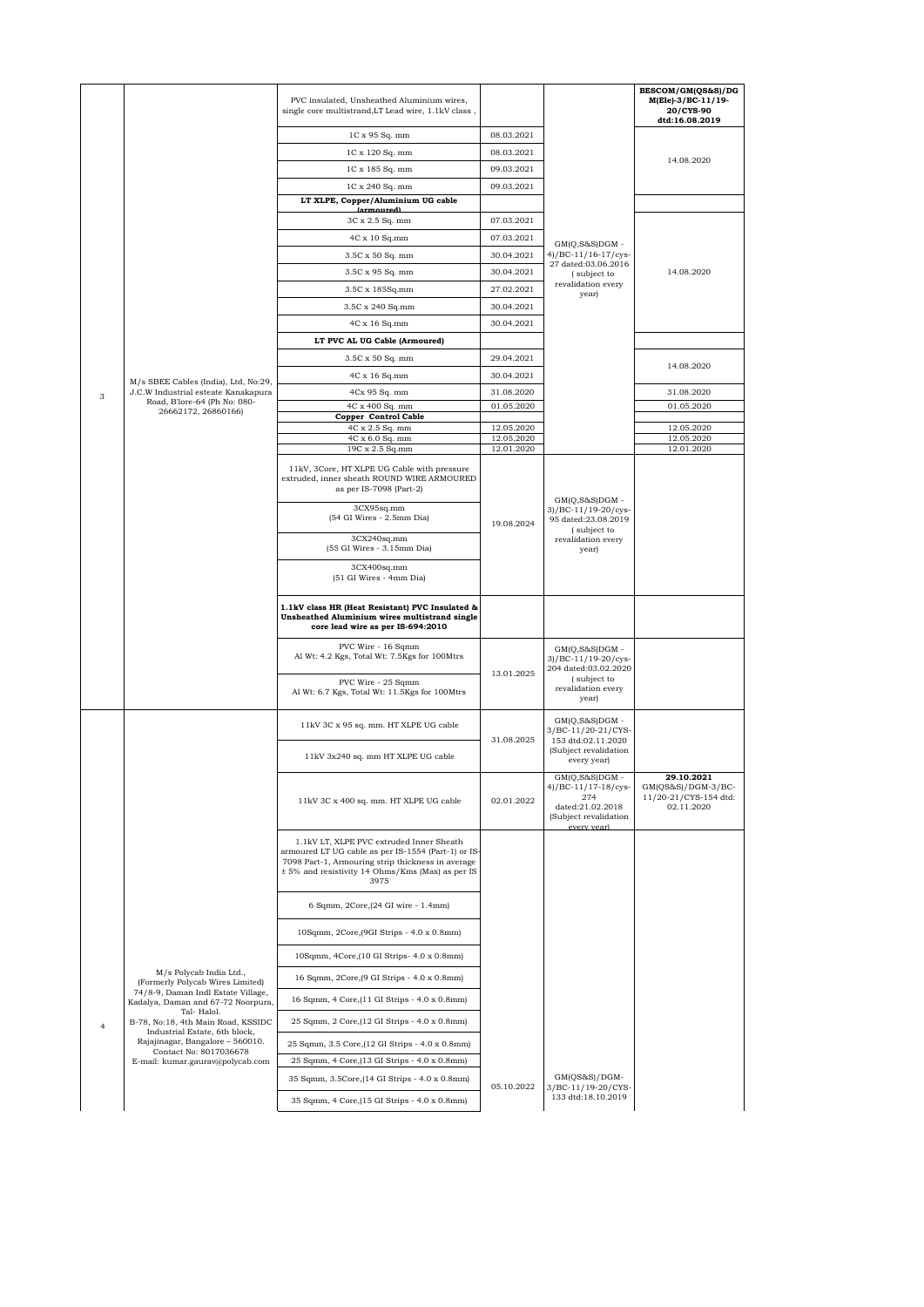|   |                                                                                                                                                                          | 50 Sqmm, 3.5 Core, (16 GI Strips - 4.0 x 0.8mm)                                                                                                                                           |            |                                                                                                           |                                                                       |
|---|--------------------------------------------------------------------------------------------------------------------------------------------------------------------------|-------------------------------------------------------------------------------------------------------------------------------------------------------------------------------------------|------------|-----------------------------------------------------------------------------------------------------------|-----------------------------------------------------------------------|
|   |                                                                                                                                                                          | 50 Sqmm, 4 Core, (17 GI Strips - 4.0 x 0.8mm)                                                                                                                                             |            |                                                                                                           |                                                                       |
|   |                                                                                                                                                                          | 70 Sqmm, 3.5 Core, (18 GI Strips - 4.0 x 0.8mm)                                                                                                                                           |            |                                                                                                           |                                                                       |
|   |                                                                                                                                                                          | 95 Sqmm, 3.5 Core, (21 GI Strips - 4.0 x 0.8mm)                                                                                                                                           |            |                                                                                                           |                                                                       |
|   |                                                                                                                                                                          | 120 Sqmm, 3.5Core, (23 GI Strips- 4.0 x 0.8mm)                                                                                                                                            |            |                                                                                                           |                                                                       |
|   |                                                                                                                                                                          | 150 Sqmm, 3.5 Core, (25 GI Strips-4.0 x 0.8mm)                                                                                                                                            |            |                                                                                                           |                                                                       |
|   |                                                                                                                                                                          | 185 Sqmm, 3.5Core, (28 GI Strips - 4.0 x 0.8mm)                                                                                                                                           |            |                                                                                                           |                                                                       |
|   |                                                                                                                                                                          | 240Sqmm, 3.5 Core, (30 GI Strips - 4.0 x 0.8mm)                                                                                                                                           |            |                                                                                                           |                                                                       |
|   |                                                                                                                                                                          | 300 Sqmm, 3.5 Core, (32 GI Strips - 4.0 x 0.8mm)                                                                                                                                          |            |                                                                                                           |                                                                       |
|   |                                                                                                                                                                          | 400 Sqmm, 3.5 Core, (39 GI Strips - 4.0 x 0.8mm)                                                                                                                                          |            |                                                                                                           |                                                                       |
|   |                                                                                                                                                                          | 11kV 3C x 240 sq.mm HT XLPE UG Cable                                                                                                                                                      | 04.04.2022 | $GM(Q,S\&S)DGM -$<br>4)/BC-11/17-18/cys-<br>26 dated:12.05.2017                                           | 04.04.2021<br>$GM(QS&S)/DGM-3/BC-$<br>11/20-21/CYS-78                 |
| 5 | M/s Gloster Cables Limited, Sy No:<br>310/E, NH-7, Kallakal Village, Toopran<br>Mandal, Dist., Medak (A.P)-502334<br>(Ph No: 91 8454250511/12,                           | 11kV 3C x 400 sq.mm HT XLPE UG Cable                                                                                                                                                      |            | (Subject revalidation<br>every year)                                                                      | dtd:14.08.2020                                                        |
|   | 250769/71)<br>(E-mail:info@glostercable.com)                                                                                                                             | 11kV 3C x 95 sq.mm HT XLPE UG Cable                                                                                                                                                       | 20.06.2021 | $GM(Q,S&S)DGM -$<br>4)/BC-11/17-18/cys-<br>133<br>dated:16.09.2017<br>(Subject revalidation<br>every year | 20.06.2021<br>GM(QS&S)/DGM-3/BC-<br>11/20-21/CYS-78<br>dtd:14.08.2020 |
|   |                                                                                                                                                                          | 11kV 3x95 sq. mm XLPE UG cable                                                                                                                                                            | 17.03.2022 | $GM(Q,S&S)DGM -$<br>4)/BC-11/17-18/cys-<br>28 dated:17.05.2017                                            |                                                                       |
|   |                                                                                                                                                                          | 11kV 3x 240 sq. mm XLPE UG cable                                                                                                                                                          | 23.01.2022 | (Subject revalidation<br>every year)                                                                      |                                                                       |
|   |                                                                                                                                                                          | LT XLPE AB cable of size $3C \times 35 + 25$ sq mm(<br>Isulated Messenger)                                                                                                                | 28.01.2021 | $GM(QS&S)/DGM-$<br>4/BC-11/17-18/CYS-<br>51 dtd:05.06.2017<br>(Subject to<br>revalidation every<br>year)  |                                                                       |
|   |                                                                                                                                                                          | Armoured LT UG Cable 1.1kV class                                                                                                                                                          |            |                                                                                                           | Ravalidated vide cys-70<br>dated: 18.07.2019                          |
|   |                                                                                                                                                                          |                                                                                                                                                                                           |            |                                                                                                           |                                                                       |
|   |                                                                                                                                                                          | 3.5x 400sq mm                                                                                                                                                                             | 29.04.2019 |                                                                                                           |                                                                       |
|   |                                                                                                                                                                          | $3.5x25sq$ mm                                                                                                                                                                             | 20.07.2022 | $GM(O, S&S)DGM -$                                                                                         |                                                                       |
|   |                                                                                                                                                                          | $4x25sq$ mm                                                                                                                                                                               | 28.04.2019 | 4)/BC-11/17-18/cys-<br>140<br>dated:21.09.2017                                                            |                                                                       |
|   |                                                                                                                                                                          | $4x16$ sqmm                                                                                                                                                                               | 20.12.2021 | (Subject revalidation<br>every year                                                                       |                                                                       |
|   |                                                                                                                                                                          | 11kV HT XLPE UG Cable                                                                                                                                                                     |            |                                                                                                           |                                                                       |
|   |                                                                                                                                                                          | $3x400sq$ mm                                                                                                                                                                              | 08.07.2019 |                                                                                                           |                                                                       |
| 6 | M/s Havells India Ltd., 5 <sup>th</sup> Floor, The<br>estate, #121-Dickenson road,<br>Bangalore-560 042 (Factory unit: A-<br>461/462 & SP-215, MIA, Alwar,<br>Rajasthan) | 1.1kV LT, XLPE, PVC exutruted Inner Seath<br>armoured UG LT cable as per IS-7098-part 1,<br>Armouring strip thickness in average ± 5% and<br>resistivity 14 Ohms/Kms (Max) as per IS 3975 |            |                                                                                                           |                                                                       |
|   |                                                                                                                                                                          | $2C \times 10$ sq mm<br>(9 GI Strips - 4.0 x 0.8mm)                                                                                                                                       | 20.12.2021 |                                                                                                           |                                                                       |
|   |                                                                                                                                                                          | $4C \times 10$ sq mm<br>(10 GI Strips - 4.0 x 0.8mm)                                                                                                                                      | 10.01.2024 |                                                                                                           |                                                                       |
|   |                                                                                                                                                                          | $3.5C \ge 35$ sq mm<br>(14 GI Strips - 4.0 x 0.8mm)                                                                                                                                       | 31.01.2024 |                                                                                                           |                                                                       |
|   |                                                                                                                                                                          | $4C \times 50$ sq mm                                                                                                                                                                      | 20.12.2021 | $GM(Q,S&S)DGM -$                                                                                          |                                                                       |
|   |                                                                                                                                                                          | (17 GI Strips - 4.0 x 0.8mm)<br>3.5C x 95 sq mm                                                                                                                                           | 10.01.2024 | 3)/BC-11/18-19/cys-<br>69 dated:18.07.2019<br>(Subject revalidation                                       |                                                                       |
|   |                                                                                                                                                                          | (21 GI Strips - 4.0 x 0.8mm)<br>3.5C x 150 sq mm                                                                                                                                          | 29.01.2024 | every year)                                                                                               |                                                                       |
|   |                                                                                                                                                                          | (25 GI Strips - 4.0 x 0.8mm)<br>3.5C x185 sq mm                                                                                                                                           |            |                                                                                                           |                                                                       |
|   |                                                                                                                                                                          | (28 GI Strips - 4.0 x 0.8mm)<br>3.5C x 240 sq mm                                                                                                                                          | 11.01.2024 |                                                                                                           |                                                                       |
|   |                                                                                                                                                                          | (30 GI Strips - 4.0 x 0.8mm)                                                                                                                                                              | 10.01.2024 |                                                                                                           |                                                                       |
|   |                                                                                                                                                                          | 11kV, 3 Core, HTUG Cable pressure extruded,<br>inner sheath ROUND WIRE ARMOURED as per IS-<br>7098 (Part-2)                                                                               |            |                                                                                                           |                                                                       |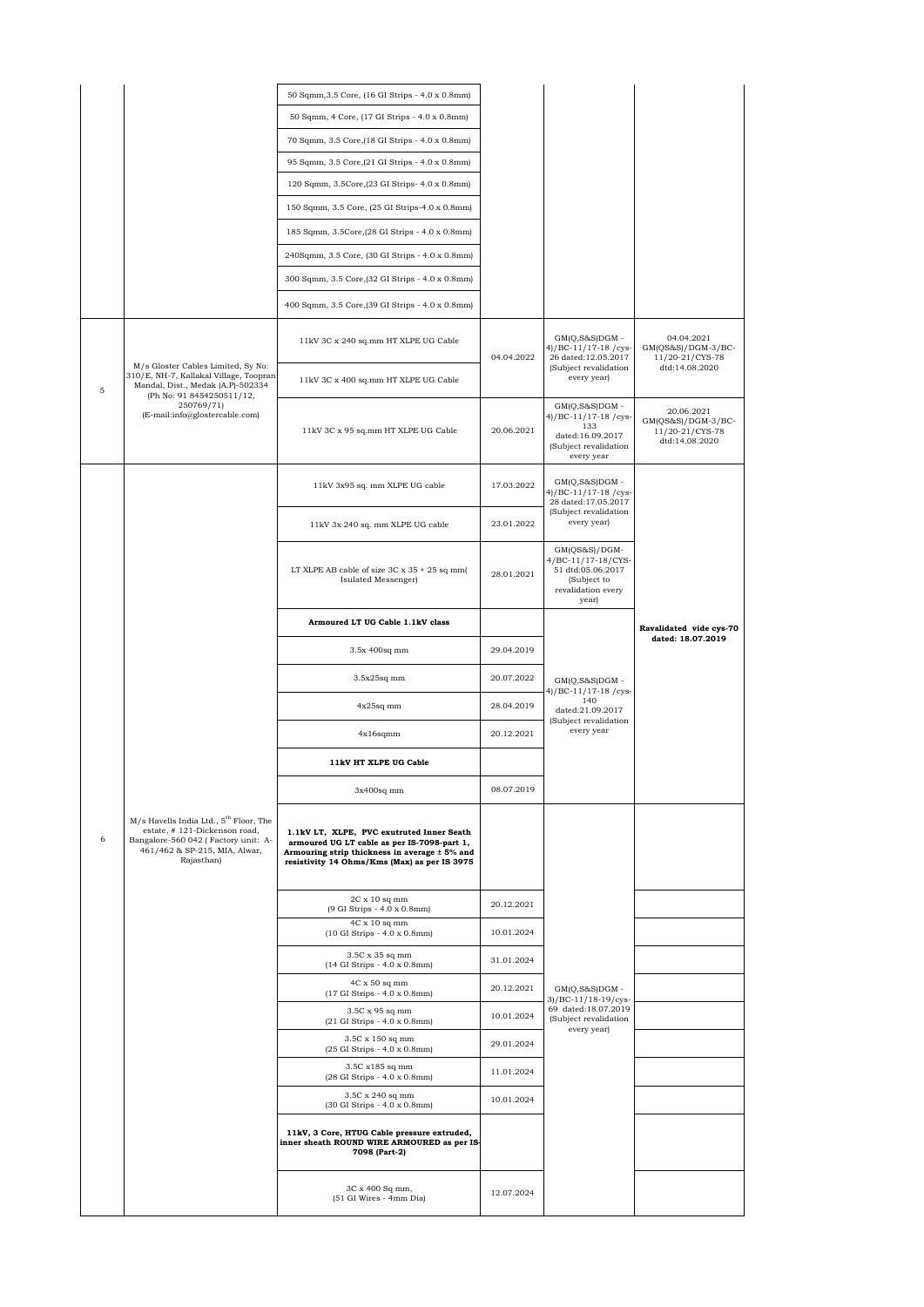| $\overline{\mathbf{7}}$ |                                                                                                                                                                                                                                                                                                                        | 11kV, 3 x 95 sq. mm HT XLPE UG cable                                                                                                                                                  |                          | $GM(Q,S&S)DGM -$<br>4)/BC-11/17-18/cys-                                                                  |                                                                          |
|-------------------------|------------------------------------------------------------------------------------------------------------------------------------------------------------------------------------------------------------------------------------------------------------------------------------------------------------------------|---------------------------------------------------------------------------------------------------------------------------------------------------------------------------------------|--------------------------|----------------------------------------------------------------------------------------------------------|--------------------------------------------------------------------------|
|                         | M/s Dynamic Cables Ltd., H-581-A-<br>592-A, Road No:6. VKI Area, Jaipur -<br>302013                                                                                                                                                                                                                                    | 11kV, 3 x 240 sq. mm HT XLPE UG cable                                                                                                                                                 | 12.09.2022               | 163<br>dated:07.10.2017<br>(Subject revalidation                                                         | GM(QS&S)/DGM(El)-3/BC-<br>11/20-21/CYS-163<br>dtd:09.11.2020             |
|                         |                                                                                                                                                                                                                                                                                                                        | 11kV, 3 x 400 sq. mm HT XLPE UG cable                                                                                                                                                 |                          | every year                                                                                               |                                                                          |
|                         |                                                                                                                                                                                                                                                                                                                        | Armoured LT UG Cable 1.1class                                                                                                                                                         |                          |                                                                                                          |                                                                          |
|                         |                                                                                                                                                                                                                                                                                                                        | 4C x 16sq mm                                                                                                                                                                          |                          |                                                                                                          |                                                                          |
|                         |                                                                                                                                                                                                                                                                                                                        | 3.5C x 95sq mm                                                                                                                                                                        | 30.06.2022               |                                                                                                          |                                                                          |
|                         |                                                                                                                                                                                                                                                                                                                        | 3.5C x 240sq mm                                                                                                                                                                       |                          |                                                                                                          |                                                                          |
|                         | M/s Insucon cables & Cond(P) Ltd., #<br>314-A, 3rd Floor, City centre, Sansar<br>chandra Road, Jaipur-302001,<br>Raj(Factory Unit: Road No:5A, F-61-<br>63, Bindayaka Industrial Area, Jaipur-                                                                                                                         | 3.5C x 400sq mm                                                                                                                                                                       |                          | $GM(Q,S&S)DGM -$<br>4)/BC-11/17-18/cys<br>72 dated:11.07.2017<br>(Subject revalidation<br>every year     |                                                                          |
|                         |                                                                                                                                                                                                                                                                                                                        | 4C x 25sq mm                                                                                                                                                                          |                          |                                                                                                          | 30.06.2022<br>$GM(QS&S)/DGM-3/BC-$<br>11/20-21/CYS-169<br>dtd:12.11.2020 |
| 8                       |                                                                                                                                                                                                                                                                                                                        | PVC Insulatec & Unsheathed Aluminium Wires,<br>Single Core Multistrand 1.1kV class                                                                                                    |                          |                                                                                                          |                                                                          |
|                         | 12)                                                                                                                                                                                                                                                                                                                    | $1C \times 16$ sqmm                                                                                                                                                                   |                          |                                                                                                          |                                                                          |
|                         |                                                                                                                                                                                                                                                                                                                        |                                                                                                                                                                                       | 30.06.2022               |                                                                                                          |                                                                          |
|                         |                                                                                                                                                                                                                                                                                                                        | $1C \times 50$ sqmm                                                                                                                                                                   |                          |                                                                                                          |                                                                          |
|                         |                                                                                                                                                                                                                                                                                                                        | $1C x 95$ sqmm                                                                                                                                                                        |                          |                                                                                                          |                                                                          |
|                         |                                                                                                                                                                                                                                                                                                                        | 1C x120 sqmm                                                                                                                                                                          |                          |                                                                                                          |                                                                          |
|                         |                                                                                                                                                                                                                                                                                                                        | $1C \times 150$ sqmm                                                                                                                                                                  |                          |                                                                                                          |                                                                          |
|                         |                                                                                                                                                                                                                                                                                                                        | 1C x 185 sqmm                                                                                                                                                                         |                          |                                                                                                          |                                                                          |
|                         |                                                                                                                                                                                                                                                                                                                        | $1C \times 240$ sqmm                                                                                                                                                                  |                          |                                                                                                          |                                                                          |
|                         | M/s GEMSCAB INDUSTRIES LTD.,<br>No: 40, Rajasthani Udyog Nagar, G.T                                                                                                                                                                                                                                                    | 11kV 3C x 95 sq.mm HT XLPE UG Cable                                                                                                                                                   | 12.05.2021               | $GM(Q,S&S)DGM -$<br>3)/BC-11/18-19/cys-<br>159 dated:15.07.2016                                          | 12.05.2021<br>GM(QS&S)/DGM-3/BC-                                         |
|                         | Karnal Road, Delhi-110 033<br>(Factory unit: SP-4-868, RIICO<br>Industrial area, Pathredi (Bhiwadi),                                                                                                                                                                                                                   | 11kV 3C x 240 sq.mm HT XLPE UG Cable                                                                                                                                                  | 10.05.2021               | (Subject revalidation<br>every year)                                                                     | 11/20-21/CYS-42<br>dtd:18.06.2020                                        |
|                         | 9<br>P.O Tapukara, Dist, Alwar, Rajasthan)<br>Contact No: 7230085142, 7230085143<br>E-mail:bhiwadi@gemscab.com                                                                                                                                                                                                         | 11kV 3CX400sq.mm, HT XLPE UG cable                                                                                                                                                    | 18.01.2024               | $GM(Q,S&S)DGM -$<br>$3)/BC-11/18-19/cys$<br>212 dated:12.03.2019<br>(Subject revalidation<br>every year) | 16.06.2021<br>GM(QS&S)/DGM-3/BC-<br>11/20-21/CYS-42<br>dtd:18.06.2020    |
|                         |                                                                                                                                                                                                                                                                                                                        |                                                                                                                                                                                       |                          |                                                                                                          |                                                                          |
|                         | M/s Vishal cables Pvt Ltd.,<br>No:56, Gr. Floor, Ashoka Shopping<br>Centre, G.T. Hospital Complex, L.T.<br>Road, Mumbai - 400001<br>Factory Unit:<br>Plot No: E-41, Addl. Ambernath MIDC,<br>Anandnagar, Ambernath East-<br>421506, Thane, Maharashtra<br>Contact No: 0251-2620077<br>(E-mail: vishalcables@gmail.com) | 1.1kV Class HR (Heat Resistant) PVC Insulated,<br>Copper Control cables as per IS-554 (Part-1)                                                                                        |                          | $GM(Q,S&S)DGM -3)/$<br>BC-11/19-20/cys-64<br>dated:11.07.2019<br>(Subject revalidation<br>every year)    |                                                                          |
|                         |                                                                                                                                                                                                                                                                                                                        | 2 Core, 2.5 Sq mm<br>$(18$ No GI Wires $(1.4$ mm)                                                                                                                                     |                          |                                                                                                          |                                                                          |
|                         |                                                                                                                                                                                                                                                                                                                        | 4 Core, 2.5 Sq mm, (21 No GI Wires (1.4mm))                                                                                                                                           |                          |                                                                                                          |                                                                          |
|                         |                                                                                                                                                                                                                                                                                                                        | 19 Core, 2.5 Sq mm, (36 No GI Wires (1.6mm))                                                                                                                                          | 22.04.2024               |                                                                                                          |                                                                          |
|                         |                                                                                                                                                                                                                                                                                                                        | 2 Core, 6 Sq mm, (24 No GI Wires (1.4mm))                                                                                                                                             |                          |                                                                                                          |                                                                          |
| 10                      |                                                                                                                                                                                                                                                                                                                        | 4 Core, 16 Sq mm, (30 No GI Wires (1.6mm))                                                                                                                                            |                          |                                                                                                          |                                                                          |
|                         |                                                                                                                                                                                                                                                                                                                        | 1.1kV LT, XLPE, PVC extruded Inner Sheath<br>armoured UG LT cable as IS-7098-part 1,<br>Armouring strip thickness in average ± 5% and<br>resistivity 14 Ohms/Kms (Max) as per IS 3975 |                          |                                                                                                          |                                                                          |
|                         |                                                                                                                                                                                                                                                                                                                        | 2C x 6 Sq mm, (24 GI wire - 1.4mm)                                                                                                                                                    |                          |                                                                                                          |                                                                          |
|                         |                                                                                                                                                                                                                                                                                                                        | 4C x 16 Sq mm,<br>(11 GI Strips - 4.0 x 0.8mm)                                                                                                                                        |                          |                                                                                                          |                                                                          |
|                         |                                                                                                                                                                                                                                                                                                                        | 3.5C x 95 Sq mm.<br>(21 GI Strips - 4.0 x 0.8mm)                                                                                                                                      | 22.04.2024               |                                                                                                          |                                                                          |
|                         |                                                                                                                                                                                                                                                                                                                        | 3.5C x 400 Sq mm,<br>(39 GI Strips - 4.0 x 0.8mm)                                                                                                                                     |                          |                                                                                                          |                                                                          |
|                         |                                                                                                                                                                                                                                                                                                                        |                                                                                                                                                                                       |                          |                                                                                                          |                                                                          |
|                         | M/s Torrent Cables Limited,<br>Yoginagar, Mission Road, Nadiad -<br>387002 Changed the Company name<br>to:M/s Torrent Power Limited,<br>Yoginagar, Mission Road, Nadiad -<br>387002, Gujarat                                                                                                                           | 11kV, 3Core, HT XLPE UG Cable with pressure<br>extruded, inner sheath ROUND WIRE<br>ARMOURED as per IS-7098 (Part-2)                                                                  |                          |                                                                                                          |                                                                          |
| 11                      |                                                                                                                                                                                                                                                                                                                        | 3CX240sq.mm<br>(55 GI Wires - 3.15mm Dia)                                                                                                                                             | 05.10.2022               |                                                                                                          |                                                                          |
|                         |                                                                                                                                                                                                                                                                                                                        | 3CX400sq.mm<br>(51 GI Wires - 4mm Dia)                                                                                                                                                | 20.05.2024               |                                                                                                          |                                                                          |
|                         |                                                                                                                                                                                                                                                                                                                        | HT XLPE UG Cable                                                                                                                                                                      |                          |                                                                                                          |                                                                          |
|                         |                                                                                                                                                                                                                                                                                                                        | 3x95sq mm                                                                                                                                                                             | 12.04.2022               |                                                                                                          |                                                                          |
|                         |                                                                                                                                                                                                                                                                                                                        | $3x240sq$ mm                                                                                                                                                                          | 10.04.2022               |                                                                                                          |                                                                          |
|                         | M/s Gupta Power Infrastructure Ltd. EN                                                                                                                                                                                                                                                                                 | $3x400sq$ mm                                                                                                                                                                          | 18.04.2022               |                                                                                                          |                                                                          |
|                         | 62, sector V, 7th Floor, Salt Lake City,<br>LT XLPE UG Cable                                                                                                                                                                                                                                                           |                                                                                                                                                                                       |                          | 13.12.2020                                                                                               |                                                                          |
| 12                      | kolkatta - 700091.                                                                                                                                                                                                                                                                                                     | 3.5x400sq mm XLPE LT UG cable,                                                                                                                                                        | 15.06.2021               | GM(QS&S)/DGM-3/BC-                                                                                       | GM(QS&S)/DGM-3/BC-11/19-                                                 |
|                         | (E-mail: infor@guptapower.com,<br>rhino@guptapower.com)                                                                                                                                                                                                                                                                | 3.5x240sq mm XLPE LT UG cable,                                                                                                                                                        | 15.06.2021               | 11/17-18/CYS-90<br>dtd:05.08.2017                                                                        | 20/CYS-169 dtd:16.12.2019                                                |
|                         |                                                                                                                                                                                                                                                                                                                        | 3.5x185sq mm, XLPE LT UG cable                                                                                                                                                        | 19.07.2021               |                                                                                                          |                                                                          |
|                         |                                                                                                                                                                                                                                                                                                                        | 3.5x95sq mm, XLPE LT UG cable                                                                                                                                                         | 15.06.2021<br>19.07.2021 |                                                                                                          |                                                                          |
|                         |                                                                                                                                                                                                                                                                                                                        | 4x16sq mm, XLPE LT UG cable                                                                                                                                                           |                          |                                                                                                          |                                                                          |
|                         |                                                                                                                                                                                                                                                                                                                        | 4x10sq mm, XLPE LT UG cable                                                                                                                                                           | 19.07.2021               |                                                                                                          |                                                                          |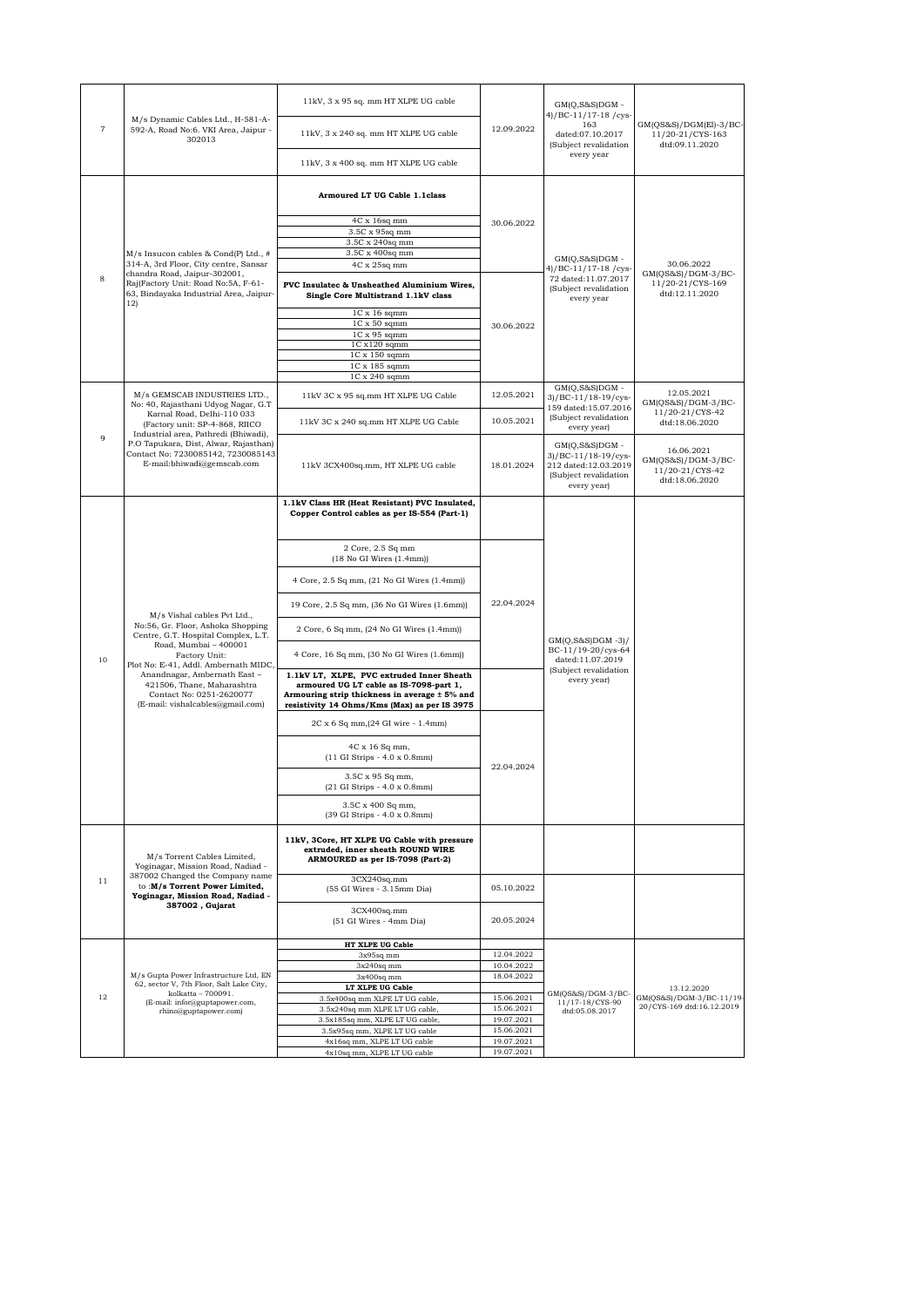|    |                                                                                                                                                                      | HT XLPE UG Cable                                                                                                                                                                                                                                                                                                                                               |                             |                                                                                                      |                                                       |
|----|----------------------------------------------------------------------------------------------------------------------------------------------------------------------|----------------------------------------------------------------------------------------------------------------------------------------------------------------------------------------------------------------------------------------------------------------------------------------------------------------------------------------------------------------|-----------------------------|------------------------------------------------------------------------------------------------------|-------------------------------------------------------|
|    |                                                                                                                                                                      | 3x400sq mm                                                                                                                                                                                                                                                                                                                                                     | 10.07.2022                  |                                                                                                      |                                                       |
|    |                                                                                                                                                                      | Armoured XLPE insulated LT UG Cable 1.1kV Class                                                                                                                                                                                                                                                                                                                |                             |                                                                                                      |                                                       |
|    |                                                                                                                                                                      | 10 Sqmm, 4 Core                                                                                                                                                                                                                                                                                                                                                | 29.12.2021                  |                                                                                                      |                                                       |
|    |                                                                                                                                                                      | 16 Sqmm, 2 Core                                                                                                                                                                                                                                                                                                                                                | 17.08.2022                  |                                                                                                      |                                                       |
|    |                                                                                                                                                                      | 16 Sqmm, 4 Core                                                                                                                                                                                                                                                                                                                                                | 28.12.2021                  |                                                                                                      |                                                       |
|    |                                                                                                                                                                      | 25 Sqmm, 4 Core                                                                                                                                                                                                                                                                                                                                                | 03.01.2022                  |                                                                                                      |                                                       |
|    |                                                                                                                                                                      | 35 Sqmm, 3.5 Core                                                                                                                                                                                                                                                                                                                                              |                             | GM(QS&S)/DGM-3/BC-                                                                                   | 18.01.2021                                            |
|    |                                                                                                                                                                      | 50 Sqmm, 3.5 Core                                                                                                                                                                                                                                                                                                                                              |                             | 11/17-18/CYS-137<br>dtd:20.09.2017                                                                   | GM(QS&S)/DGM-3/BC-11/19-<br>20/CYS-196 dtd:18.01.2020 |
|    | M/s KEI Industries Ltd, Okhla industrial<br>Area Phase-1, New Delhi Factory Unit: SP-<br>919/920/922, RIICI Industrial Area,<br>Ph:III, Bhiwadi Distt. Alwar-3010109 | 70 Sqmm, 3.5 Core<br>95 Sqmm, 3.5 Core                                                                                                                                                                                                                                                                                                                         | 17.08.2022                  |                                                                                                      |                                                       |
|    |                                                                                                                                                                      | 150 Sqmm, 3.5 Core                                                                                                                                                                                                                                                                                                                                             |                             |                                                                                                      |                                                       |
|    |                                                                                                                                                                      | 185 Sqmm, 3.5 Core                                                                                                                                                                                                                                                                                                                                             |                             |                                                                                                      |                                                       |
|    |                                                                                                                                                                      | 240 Sqmm, 3.5 Core                                                                                                                                                                                                                                                                                                                                             |                             |                                                                                                      |                                                       |
|    |                                                                                                                                                                      | 300 Sqmm, 3.5 Core                                                                                                                                                                                                                                                                                                                                             | 22.06.2022                  |                                                                                                      |                                                       |
| 13 |                                                                                                                                                                      | 400 Sqmm, 3.5 Core                                                                                                                                                                                                                                                                                                                                             | 18.07.2022                  |                                                                                                      |                                                       |
|    |                                                                                                                                                                      | 11kV, 3 Core, HTUG Cable for insulations<br>High quality clean XLPE compound shall be used (Free<br>from microvoids, Moisture<br>content, ambers and contaminations) with<br>pressure extruded, inner sheath ROUND<br>WIRE ARMOURED as per IS-7098 (Part-2)<br>Armouring wires dia in average $\pm 2.5$ % and resistivity<br>14.0 Ohms/KM (Max) as per IS-3975 |                             |                                                                                                      |                                                       |
|    |                                                                                                                                                                      | 3 x 95 Sqmm,<br>(54 GI Wires - 2.5mm Dia)                                                                                                                                                                                                                                                                                                                      | 29.06.2025<br>(Subject to   | GM(QS&S)/DGM-3/BC-                                                                                   |                                                       |
|    |                                                                                                                                                                      | 3 x 240 Sqmm,<br>(55 GI Wires - 3.15mm Dia)                                                                                                                                                                                                                                                                                                                    | revalidation<br>every year) | 11/20-21/CYS-56<br>dtd:03.07.2020                                                                    |                                                       |
|    |                                                                                                                                                                      | 11kV 3 x 240 sq.mm XLPE UG Cables                                                                                                                                                                                                                                                                                                                              | 30.10.2020                  | GM(QS&S)/DGM-3/BC-<br>11/16-17/CYS-18                                                                | 30.10.2020<br>GM(QS&S)/DGM-3/BC-11/19-                |
|    |                                                                                                                                                                      | 11kV 3 x 400 sq.mm XLPE UG Cables                                                                                                                                                                                                                                                                                                                              |                             | dtd:28.04.2017                                                                                       | 20/CYS-187 dtd:01.01.2020                             |
| 14 | M/s Finolex Cables Limited, 26/27,<br>Mumbai Pune Road, Pimpri, Pune-411 018                                                                                         | 11kV, 3Core, HT XLPE UG Cable with pressure<br>extruded, inner sheath ROUND WIRE ARMOURED as<br>per IS-7098 (Part-2)                                                                                                                                                                                                                                           | 27.11.2023<br>(Subject to   | $GM(QS&S)/DGM-3/BC-$<br>11/19-20/CYS-188                                                             |                                                       |
|    |                                                                                                                                                                      | 3CX95sq.mm<br>(54 GI Wires - 2.5mm Dia)                                                                                                                                                                                                                                                                                                                        | revalidation<br>every year) | dtd:01.01.2020                                                                                       |                                                       |
| 15 | M/s KEC International Limited(Cables<br>Division), Survey No:803, Village:<br>Godampura Taluka - Salvi Dist, Vadodara<br>$-391520.$                                  | 11kV 3 x 95 sq.mm XLPE UG Cables<br>11kV 3 x 240 sq.mm XLPE UG Cables                                                                                                                                                                                                                                                                                          | 03.01.2022                  | $GM(QS&S)/DGM-4/BC-$<br>11/18-19/CYS-27                                                              | 23.12.2020<br>GM(QS&S)/DGM-3/BC-11/19-                |
|    |                                                                                                                                                                      | 11kV 3 x 400 sq.mm XLPE UG Cables                                                                                                                                                                                                                                                                                                                              |                             | dtd:28.05.2017                                                                                       | 20/CYS-190 dtd:01.01.2020                             |
|    |                                                                                                                                                                      | 4 x 240 sq.mm XLPE, LT UG Cable 1.1kV class<br>1.1kV LT, XLPE PVC extruded Inner Sheath armoured LT<br>UG cable as per IS-1554 (Part-1) or IS-7098 Part-1,<br>Armouring strip thickness in average ± 5% and resistivity                                                                                                                                        | 28.03.2021                  |                                                                                                      |                                                       |
|    |                                                                                                                                                                      | 14 Ohms/Kms (Max) as per IS 3975<br>10Sqmm, 4Core, (10 GI Strips- 4.0 x 0.8mm)<br>16 Sqmm, 4 Core, (11 GI Strips - 4.0 x 0.8mm)<br>25 Sqmm, 3.5 Core, (12 GI Strips - 4.0 x 0.8mm)                                                                                                                                                                             |                             |                                                                                                      |                                                       |
|    | M/s Fortune Art Wires & Cables Pvt Ltd.,<br>Plot No: 215/A, phase - II, IDA, Chelapally,<br>Hyderabad - 500051.                                                      | 25 Sqmm, 4 Core, (13 GI Strips - 4.0 x 0.8mm)<br>35 Sqmm, 3.5Core, [14 GI Strips - 4.0 x 0.8mm)<br>50 Sqmm, 3.5 Core, (16 GI Strips - 4.0 x 0.8mm)                                                                                                                                                                                                             | 21.11.2024                  | GM(Q,S&S)DGM -3)/ BC<br>11/19-20/cys-205<br>dated:04.02.2020<br>(Subject revalidation<br>every year) |                                                       |
| 16 | Ph No: 8374098833.<br>E-mail: smbasha@facables.com                                                                                                                   | 70 Sqmm, 3.5 Core, (18 GI Strips - 4.0 x 0.8mm)<br>95 Sqmm, 3.5 Core, (21 GI Strips - 4.0 x 0.8mm)<br>120 Sqmm, 3.5Core, (23 GI Strips- 4.0 x 0.8mm)<br>150 Sqmm, 3.5 Core, (25 GI Strips-4.0 x 0.8mm)                                                                                                                                                         |                             |                                                                                                      |                                                       |
|    |                                                                                                                                                                      | 185 Sqmm, 3.5Core, (28 GI Strips - 4.0 x 0.8mm)<br>300 Sqmm, 3.5 Core, (32 GI Strips- 4.0 x 0.8mm)<br>400 Sqmm, 3.5 Core, (39 GI Strips- 4.0 x 0.8mm)                                                                                                                                                                                                          |                             |                                                                                                      |                                                       |
|    |                                                                                                                                                                      | 1.1kV Class HR (Heat Resistant) PVC Insulated, Copper<br>Control cables as per IS-554 (Part-1)                                                                                                                                                                                                                                                                 |                             |                                                                                                      |                                                       |
|    |                                                                                                                                                                      | 10Core, 2.5 Sqmm, 28 No GI Wires (1.6mm)                                                                                                                                                                                                                                                                                                                       | 13.12.2023                  |                                                                                                      |                                                       |
|    |                                                                                                                                                                      | 11kV HT XLPE UG cable                                                                                                                                                                                                                                                                                                                                          |                             |                                                                                                      |                                                       |
|    |                                                                                                                                                                      | (Round & Flat Armour)                                                                                                                                                                                                                                                                                                                                          |                             |                                                                                                      |                                                       |
|    |                                                                                                                                                                      | 3C x 400sq mm                                                                                                                                                                                                                                                                                                                                                  | 09.08.2022                  |                                                                                                      |                                                       |
|    |                                                                                                                                                                      | 3C x 240sq mm                                                                                                                                                                                                                                                                                                                                                  | 22.11.2021                  |                                                                                                      |                                                       |
|    | M/s Laser power & Infra Pvt Ltd, 4A,                                                                                                                                 | 1.1kV LT XLPE UG Cable                                                                                                                                                                                                                                                                                                                                         | 14.09.2022                  |                                                                                                      |                                                       |
|    | Pollock street, 3rd floor, Kolkata-700001                                                                                                                            | 3.5C x 240sq mm<br>3.5C x 95sq mm                                                                                                                                                                                                                                                                                                                              | 16.11.2021                  |                                                                                                      | 13.03.2021<br>GM(O.S&S)DGM -3)/ BC-                   |
| 17 | (Unit-1: Biprannapara, Jalan complex, P.S.                                                                                                                           | 4C x 16sq mm                                                                                                                                                                                                                                                                                                                                                   |                             | GM(Q,S&S)DGM -3)/ BC<br>11/19-20/cys-205                                                             | 11/19-20/cys-225                                      |
|    | Domjur, Hawrah-711411, Unit II: NH-6,<br>Poly Park, Dhulagori, Howrah-711302)                                                                                        | 4C x 10sq mm                                                                                                                                                                                                                                                                                                                                                   |                             | dated:04.02.2020                                                                                     | dated:13.03.2020                                      |
|    |                                                                                                                                                                      | 4C x 50sq mm                                                                                                                                                                                                                                                                                                                                                   |                             | (Subject revalidation                                                                                |                                                       |
|    |                                                                                                                                                                      | $4C \ge 6 \le q \le m$                                                                                                                                                                                                                                                                                                                                         |                             | every year)                                                                                          |                                                       |
|    |                                                                                                                                                                      | 4C x 25sq mm                                                                                                                                                                                                                                                                                                                                                   | 14.09.2022                  |                                                                                                      |                                                       |
|    |                                                                                                                                                                      | 3.5Cx150sq mm                                                                                                                                                                                                                                                                                                                                                  | 27.05.2020                  |                                                                                                      | 27.05.2020                                            |
|    |                                                                                                                                                                      | <b>Copper Control Cables 1.1kV Class</b><br>$4Cx2.5sq$ mm                                                                                                                                                                                                                                                                                                      | 03.11.2020                  |                                                                                                      | 03.11.2020                                            |
|    |                                                                                                                                                                      |                                                                                                                                                                                                                                                                                                                                                                |                             |                                                                                                      |                                                       |